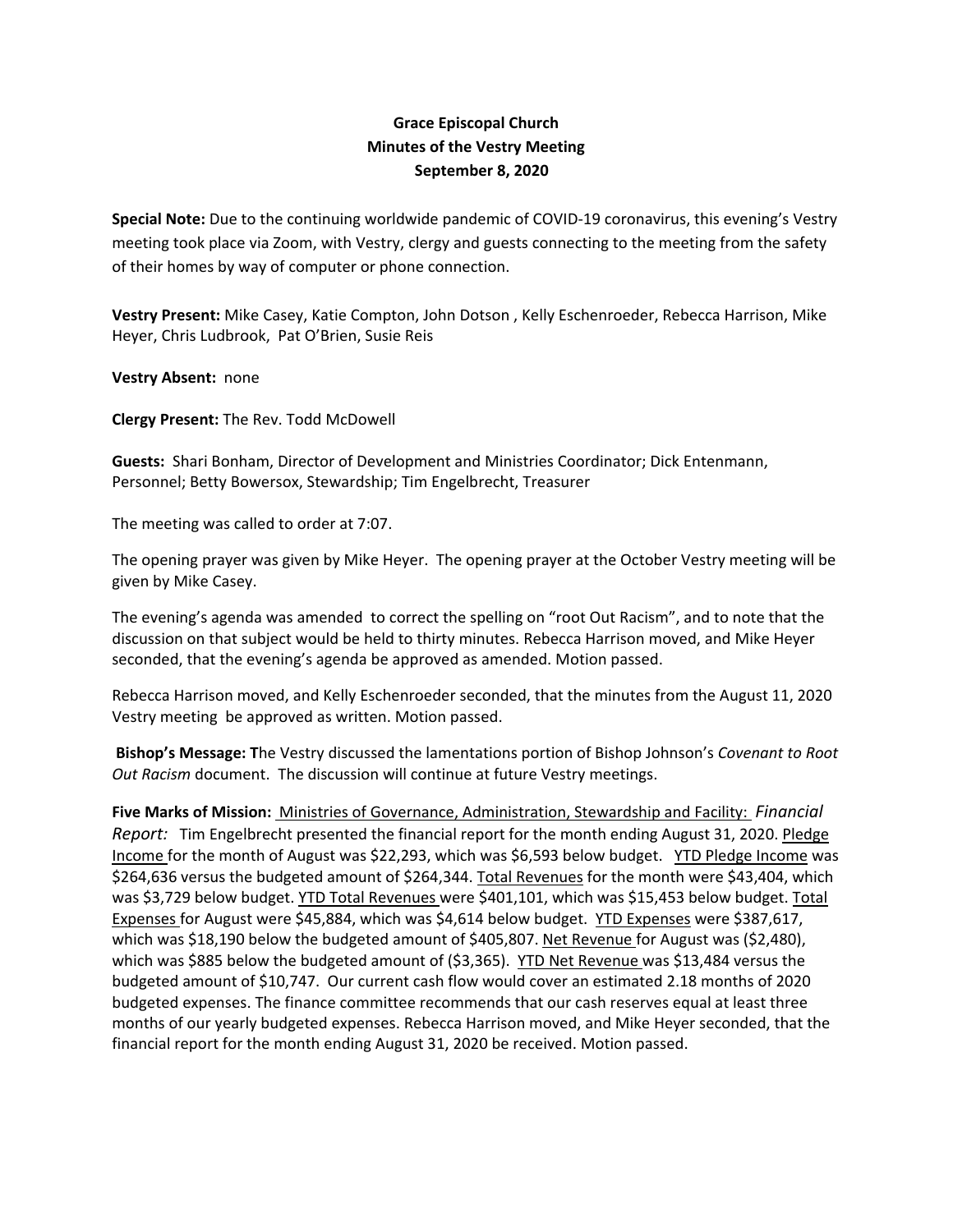*Paycheck Protection Plan (PPP):* Tim will review financial data with Shari Bonham before submitting the application for PPP loan forgiveness.

*Capital Campaign Status:* Tim reported that the Our Journey Continues capital campaign fund has received about 2/3 of the amount pledged, with nearly two years left in the campaign.

*2020 Revised Year End Projections:* The Finance Committee reviewed income and expenses to update the projection of the budget at year end. The committee believes that the cost of the new streaming system can be absorbed into the 2020 budget without a deficit. Some factors that allow the cost to be absorbed include the assumption of receiving loan forgiveness of the PPP loan, and various across the board savings resulting from the shutdown of the church due to the corona virus. Another projection will be performed at the end of September.

Proclaim the Good News: *Worship, Music:* Father Todd reported that services continue to be recorded and are available online. The Rt. Rev. Deon Johnson will officiate at the September 13 service. The number of connections to view services on the website and on Facebook are being tracked. Church will reopen on September 20. Reservations must be made through the church office. Space is limited, but there is room for "overflow" in Albright Hall. There is a new, larger monitor available in Albright Hall for viewing the service. Masks must be worn at all times inside and upon approach to the church.

Teach, Baptize and Nurture New Believers: *Invite, Welcome, Connect* : Shari Bonham reported that she is working on connecting with people via weekly mailings and getting the word out on Christian formation opportunities.

Respond to Human Need, Seek to Transform Unjust Structures: *Outreach Programs, Activities:* Trinity Hot Lunch will be cooked and delivered by Grace parishioners on September 13. An outreach committee was held via Zoom on August 30. Funding for two new ministries was discussed.

**Junior Warden Report**: Junior Warden Rebecca Harrison reported that COVID precautions have been in place since early in the pandemic and are working well.

Friday, September 11 is the tentative date for placing caps on the spire and for bringing in a load of dirt to level the ground around the spire where pavers will be laid.

It was noted that both Grace and the Lab School have submitted comprehensive COVID plans to the diocese, and they have been approved by the Bishop.

**Senior Warden Report:** *Personal Calls:* Senior Warden Mike Heyer noted that the Vestry members have received new lists from which to make contact with parishioners.

**Report of the Rector:** Father Todd noted that the October 13 Vestry meeting will take place via Zoom. The equipment for the streaming system has been ordered. Tom Petrie is coordinating the installation. The Bishop issued a new 14 page set of guidelines regarding CVID‐19. Masks are mandatory both inside and on the approach to the church.

Meredith (Gibbons) Shadwick and her husband Michael are using the kitchen facilities to prepare food for their business, Honeybee's Biscuits and Gravy. After a thorough cleaning and re‐organization of the kitchen (done by Meredith and Michael), St Louis Country granted temporary commercial grade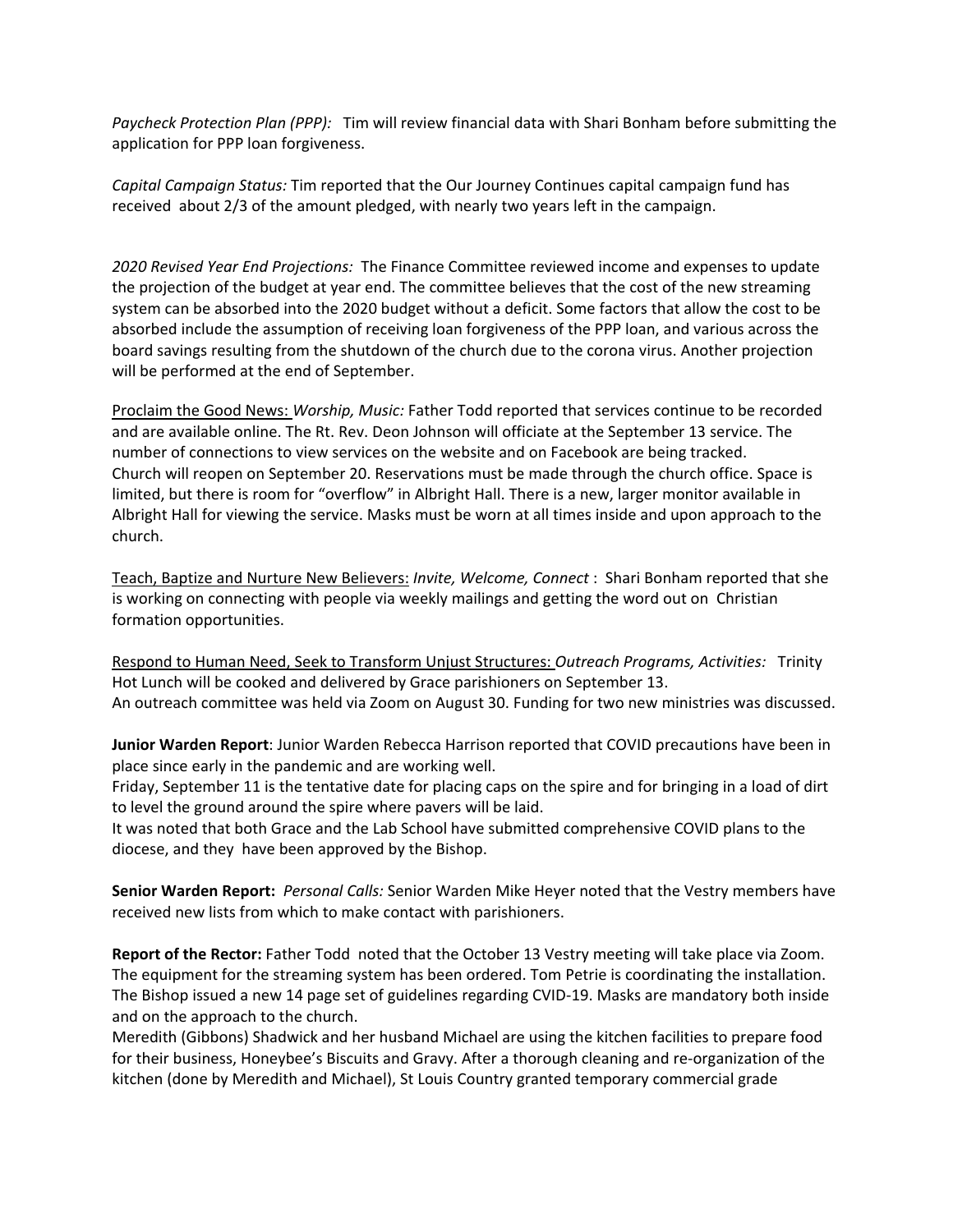certification. There are a few repairs that will need to be made before regular certification will be granted. Fr. Todd is hopeful that in-kind donations will be received in return for use of the space. Outgoing Vestry member Mike Heyer will head the nominating committee for Vestry members, and John Dotson will serve on the committee. Mike Heyer will be happy to receive suggestions for potential Vestry members. Rebecca Harrison is willing to serve another year as junior warden. If anyone else is interested in the position, they should let Mike Heyer know. The Vestry will elect the junior warden after the annual meeting in January. The senior warden is appointed by the rector. Chris Ludbrook has agreed to fill the position of senior warden.

Iris Grote was welcomed over the phone to her new position as part time office assistant at Grace. Father Todd extended thanks to Dick Entenmann and Lyn Ballard for their work on the hiring process.

The evenings meeting concluded with a reading of Compline.

It was moved and seconded that the meeting adjourn. Motion passed.

Meeting adjourned at 8:51.

Respectfully submitted

Sue Nixon Secretary of the Vestry